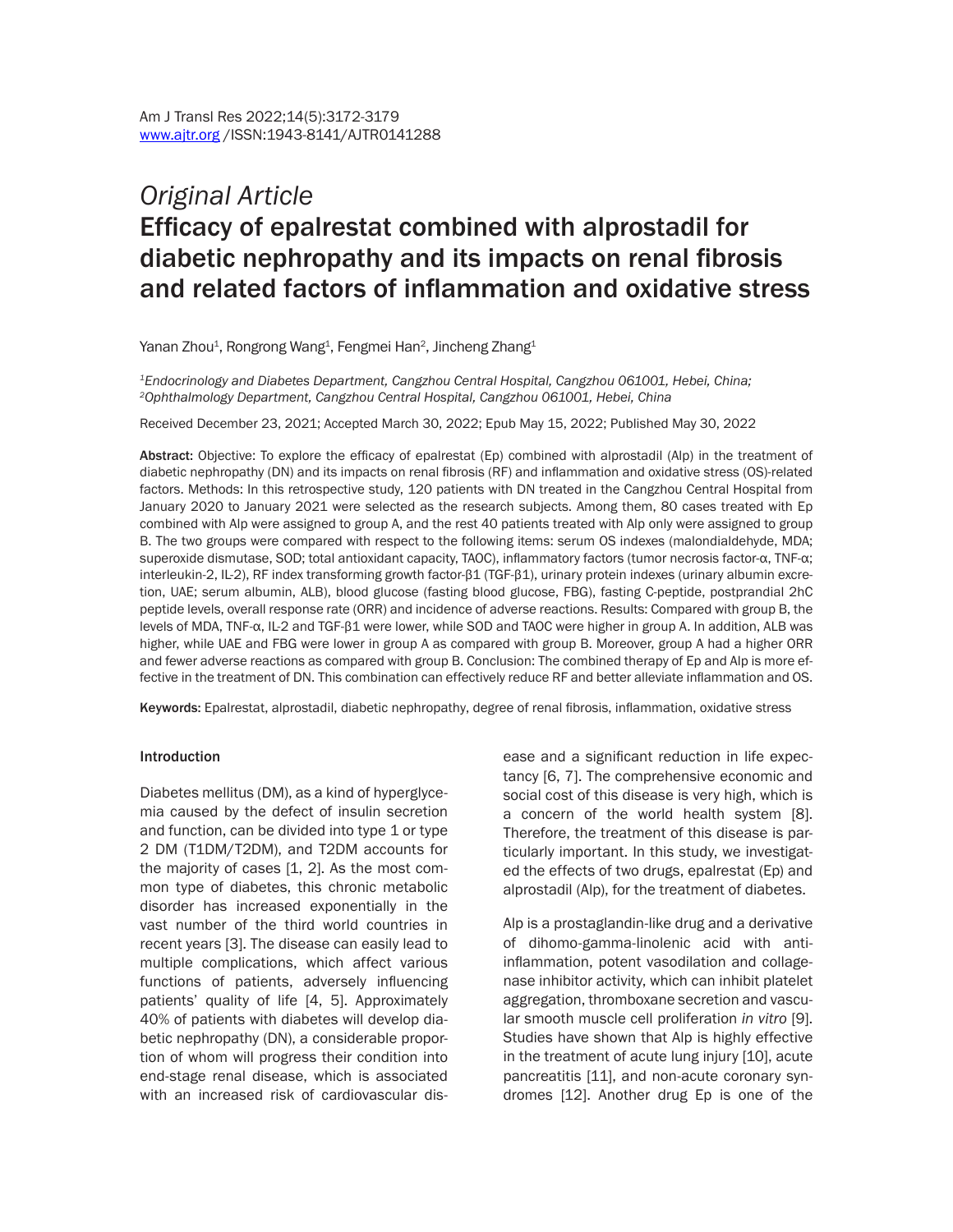inhibitors of aldose reductase and the rate-limiting enzyme of polyol pathway [13], which has a good therapeutic effect on common longterm complications of diabetes such as diabetic peripheral neuropathy [14]. However, no scholar has yet tested the effects of the combined treatment of the two drugs on DN. Accordingly, this study was conducted to clarify the effect of the combination therapy of Ep and Alp on DN through evaluating the degree of renal fibrosis (RF), levels of inflammation and oxidative stress (OS)-related factors, and overall response rate (ORR).

# **Methods**

# *Research participants*

The clinical data of 120 patients with DN treated in the Cangzhou Central Hospital from January 2020 to January 2021 were retrospectively studied. Patients were assigned to the following two groups: group A (n=80) treated with Ep combined with Alp, and group B (n=40) treated with Alp monotherapy. All patients and their families were informed about the treatment plan and signed an informed consent form. This study was approved by the Ethical Committee of Cangzhou Central Hospital.

Inclusion criteria: Patients' conditions met the diagnostic criteria of DN; Patients who were confirmed to have DN and received treatment in our hospital; Patients who were mentally healthy and was able to reflect their discomfort; Patients who had no significant differences in general data. Exclusion criteria: Patients with macular edema, cerebro-cardiovascular diseases, nephrotic syndrome, hypertonic syndrome, etc.; Patients with serious drug use contraindications; Patients with severe cardiopulmonary insufficiency or hepatic and renal dysfunction; Patients with mental disorders.

# *Research methods*

The included patients all received routine treatment after admission, including blood glucose (BG) and blood pressure control, anti-platelet aggregation, lipid regulation, as well as vitamin (B1, C, and B12) supplementation. On the basis of the routine treatments, patients in group B received 10 μg Alp injection (Benxi Hengkang Pharmaceutical Co., Ltd., China, SFDA Approval No. H20093175) with 100 mL of normal saline

intravenously, once a day for 2 weeks. While patients in group A were treated with additional Ep (Yangtze River Pharmaceutical Group Nanjing Hailing Pharmaceutical Co., Ltd., China, SFDA Approval No. H20040012), per os, 50 mg each time, 3 times a day, for 2 consecutive weeks.

# *Detection indicators*

*Serum OS indexes:* Before and after treatment, venous blood was collected from patients to detect and compare serum levels of OS indexes malondialdehyde (MDA), superoxide dismutase (SOD) and total antioxidant capacity (TAOC) between the two groups. The methods used to measure MDA, SOD, and TAOC were thiobarbituric acid assay, xanthine oxidase assay, and Fe3+/Fe2+ chemical method, respectively, with the kits all purchased from SenBeiJia Biological Technology Co., Ltd., China.

*Inflammatory factors and fibrosis index:* Before and after treatment, venous blood was collected from patients to measure the levels of inflammatory factors including tumor necrosis factor-α (TNF-α), interleukin-2 (IL-2) and fibrosis index transforming growth factor-β1 (TGF-β1) using enzyme-linked immunosorbent assay (ELISA) kits (Shanghai Hengyuan Biotechnology Co., Ltd., China, Cat. No: HY20107E, HY20003E, and HY20108E).

*Urine protein indexes and BG control:* Before and after treatment, urinary albumin excretion (UAE), serum albumin (ALB) and fasting blood glucose (FBG) of both groups were quantified.

*C-peptide determination:* C-peptide was detected before and 1 day after treatment in both groups by using the radioimmunoassay kit (Diagnostic Products Corporation, Tianjin, China). The intra-assay and inter-assay coefficients of variation were 4.4% and 9.8%, respectively. The fasting C-peptide and postprandial 2 h C-peptide levels in the venous blood of patients were measured.

*ORR:* The ORR of both groups was measured after treatment. Markedly effective: after treatment, all urinary function indexes were restored to an ideal state, with no edema, and the renal function returned to normal; Effective: after treatment, all urinary function levels were reduced, with no edema and basically stable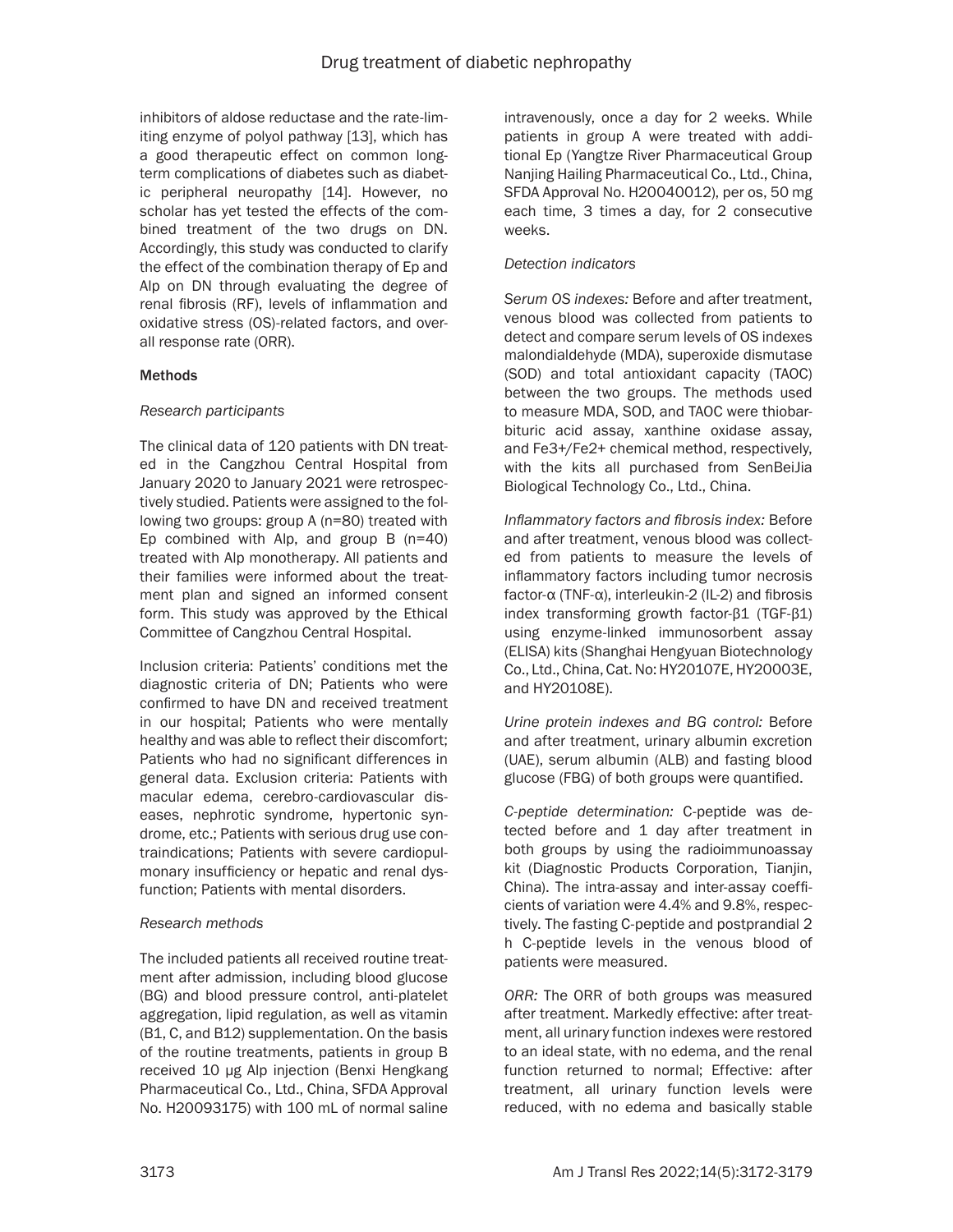| Variables           | Group A (n=80) | Group B $(n=40)$ | $t/x^2$ value | P value |
|---------------------|----------------|------------------|---------------|---------|
| Average age (years) | 54.27±4.55     | 54.56±4.21       | 0.44          | 0.659   |
| BMI ( $kg/m2$ )     | 24.54±1.44     | 25.63±1.27       | 0.34          | 0.738   |
| Sex                 |                |                  | 0.07          | 0.796   |
| Male                | 42 (52.50)     | 22 (55.00)       |               |         |
| Female              | 38 (47.50)     | 18 (45.00)       |               |         |
| Eating habits       |                |                  | 0.31          | 0.579   |
| Light               | 24 (30.00)     | 14 (35.00)       |               |         |
| Heavy               | 56 (70.00)     | 26 (65.00)       |               |         |
| Drinking            |                |                  | 0.05          | 0.815   |
| Yes                 | 60 (75.00)     | 28 (70.00)       |               |         |
| No.                 | 20 (25.00)     | 12 (30.00)       |               |         |
| Smoking             |                |                  | 0.27          | 0.602   |
| Yes                 | 44 (55.00)     | 24 (60.00)       |               |         |
| No.                 | 36 (45.00)     | 16 (40.00)       |               |         |
| Hypertension        |                |                  | 0.27          | 0.605   |
| Yes                 | 40 (50.00)     | 22 (55.00)       |               |         |
| No.                 | 40 (50.00)     | 18 (45.00)       |               |         |
|                     |                |                  |               |         |

**Table 1.** General information of the two groups  $[n(\%)$  (mean  $\pm$  SD)]

Note: BMI: body mass index.

renal function; Ineffective: failure to meet the above conditions.

*Incidence of adverse reactions:* Adverse reactions during treatment such as cough, abnormal transaminase, rash and gastrointestinal tract abnormalities were observed in the two groups.

## *Statistical analysis*

SPSS 22.0 (EASYBIO Company, China) was used for statistical analysis of the collected data. The comparison of counting data between the two groups was performed by the  $x^2$  test. The comparison of measurement data (mean  $\pm$ standard deviation) between the groups was performed by the independent samples t-test. GraphPad Prism 8 software was used to draw the experimental images. Significance was determined at P<0.05.

## **Results**

# *General information*

There was no significant difference in general data such as average age, sex, body mass index (BMI), drinking history and smoking history between the two groups (P>0.05), indicating comparability. See Table 1.

# *Serum OS indexes of group A were better than those of group B*

The comparison of serum OS indexes revealed no significant difference in MDA, SOD and TAOC levels between group A and group B before treatment (P>0.05). After treatment, MDA decreased, while SOD and TA-OC increased in both groups (P<0.05), and compared with group B, MDA was lower and SOD and TAOC were higher in group A (P< 0.05). These results indicated that the serum OS indexes of patients in group A were better than those in group B after treatment. See Figure 1.

*Levels of inflammatory factors in group A decreased faster than those in group B*

The levels of inflammatory factors and fibrosis indexes were also compared. The levels of inflammatory factors TNF-α and IL-2 and fibrosis index TGF-β1 showed no significant differences between group A and group B before treatment (P>0.05). After treatment, the levels of the above indexes reduced significantly in both groups (P<0.05), and were lower in group A than those in group B (P<0.05). It indicated that the levels of inflammatory factors in group A treated with combination therapy decreased faster than those in group B treated with monotherapy. See Figure 2.

# *Urine protein indexes and BG control in group A were better than those in group B*

The comparison of urine protein indexes and BG showed no significant difference between the two groups before treatment (P>0.05). After treatment, UAE and FBG were reduced, while ALB was increased in both groups (P<0.05). Compared with group B, UAE and FBG were lower while ALB was higher in group A (P<0.05). It showed that the urine protein and BG of group A were better than those of group B after treatment. See Figure 3.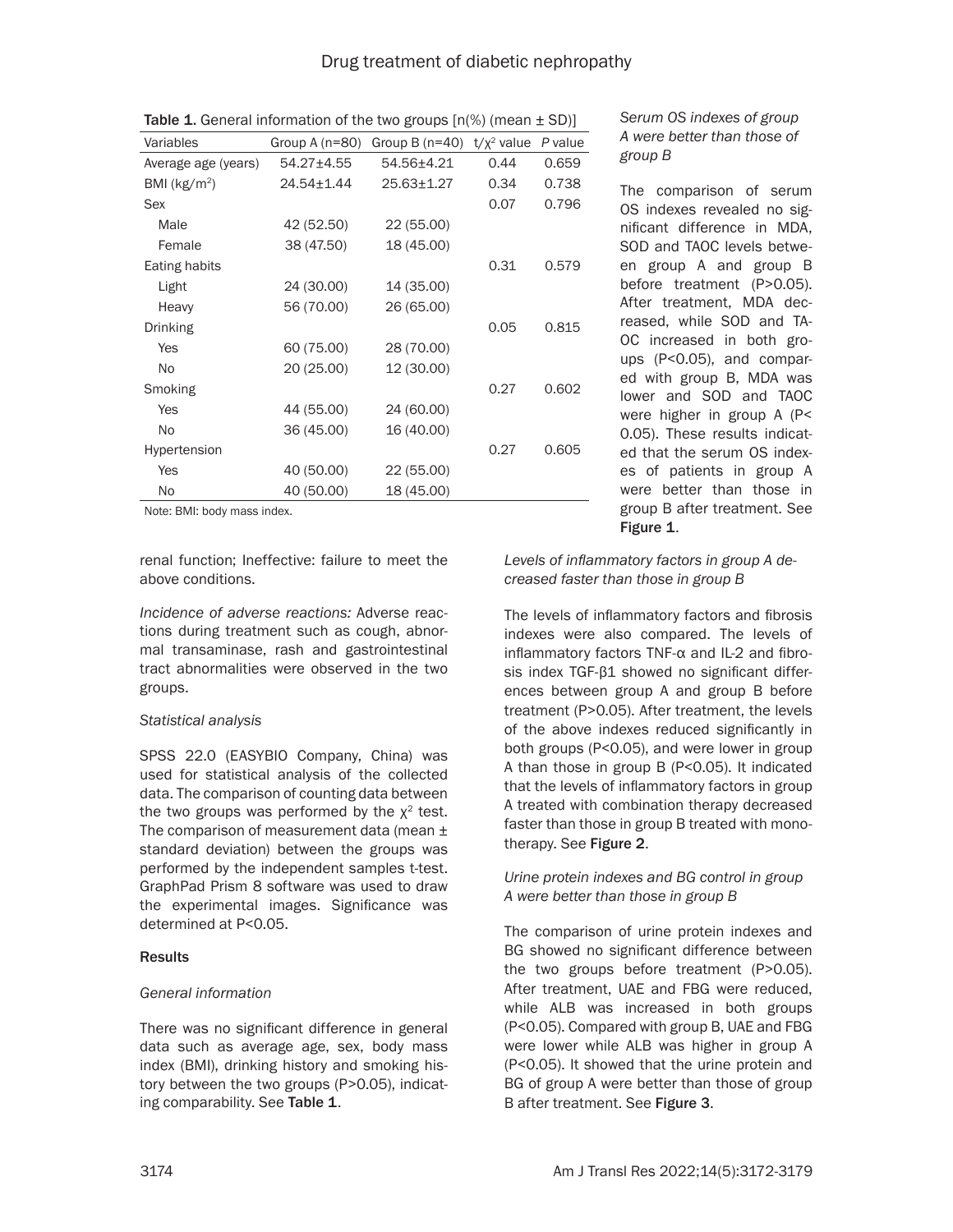# Drug treatment of diabetic nephropathy



Figure 1. Levels of serum oxidative stress indicators of patients in the two groups. A. MDA: The level of MDA in group A was significantly lower than that in group B after treatment. B. SOD: The level of SOD in group A was significantly lower than that in group B after treatment. C. TAOC: The level of TAOC in group A was significantly higher than that in group B after treatment. Note: #indicates P<0.05 *vs.* before treatment; \*indicates P<0.05 *vs.* group B after treatment.

## *The level of C-peptide recovered better in group A than that in group B*

No significant difference was observed in fasting C-peptide and postprandial 2 h C-peptide levels between group A and group B before treatment (P>0.05). After treatment, the fasting C-peptide and postprandial 2 h C-peptide levels increased in both groups (P<0.05), and



Figure 2. Levels of inflammatory factors and fibrosis index of patients in the two groups before and after treatment. A. TNF-α: The expression of TNF-α in group A was significantly lower than that in group B after treatment. B. IL-2: After treatment, the expression of IL-2 in group A was significantly lower than that in group B. C. TGF-β1: The expression of TGF-β1 in group A was significantly lower than that in group B after treatment. Note: &indicates P<0.05 *vs.* before treatment; #indicates P<0.05 *vs.* group B after treatment.

were higher in group A than those in group B (P<0.05). It suggested that the level of C-peptide in group A recovered better than that in group B. See Figure 4.

# *The ORR in group A was higher than that in group B*

The comparison of the curative effect after treatment showed that the ORR was significantly higher in group A than that in group B (P<0.05). It indicated that the ORR was signifi-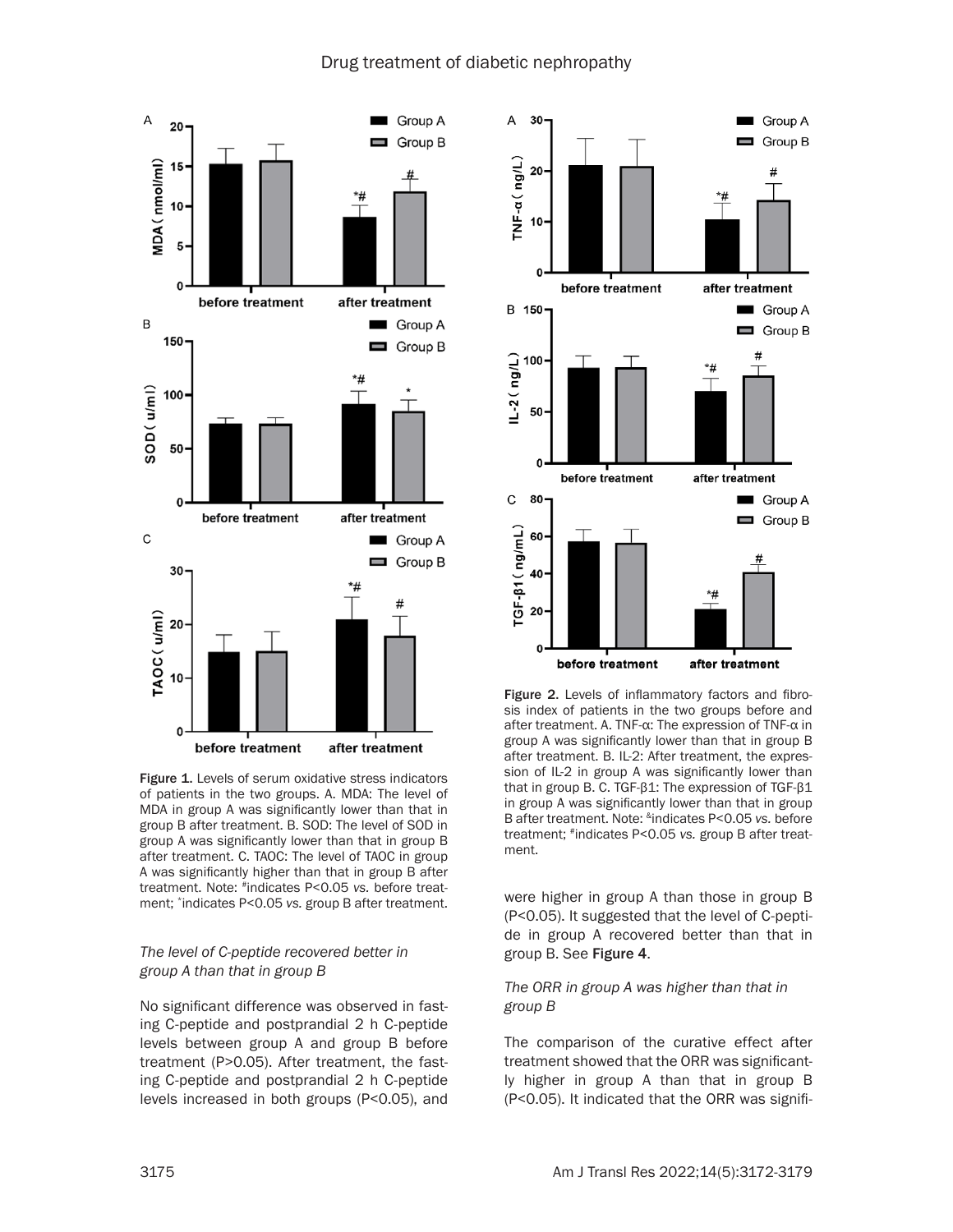

Figure 3. Urinary protein indexes and blood glucose control of patients in the two groups before and after treatment. A. UAE: The level of UAE in group A was significantly lower than that in group B after treatment. B. FPG: The level of FPG in group A was significantly lower than that in group B after treatment. C. ALB: The level of ALB in group A was significantly higher than that in group B after treatment. Note: <sup>&</sup>indicates P<0.05 *vs.* before treatment; #indicates P<0.05 *vs.* group B after treatment.

cantly improved after the combination therapy. See Table 2.

## *The incidence of adverse reactions in group A was lower than that in group B*

After comparison, it was found that the incidence of adverse reactions was significantly lower in group A than that in group B (P<0.05). It suggested that compared with group B, group A had fewer adverse reactions and a higher safety profile. See Table 3.

## **Discussion**

DN, as a common complication of T2DM, affects the mortality of patients with diabetes [15]. Patients in the later stage often show glomerular sclerosis and renal tubulointerstitial fibrosis, which are clinical manifestations of renal function loss and may eventually progress into end-stage renal disease [16, 17]. Treatment of this disease, which imposes a heavy burden on the health system, has focused on controlling blood pressure, blood sugar, and urinary protein [18]. In this research, we further verified the effects of Ep combined with Alp on DN by detecting inflammation, fibrosis, OS and other related indicators.

According to our results, group A (combined therapy) had a significantly higher ORR than group B (Alp monotherapy). In terms of urinary protein indexes, UAE was lower and ALB was higher in group A compared with group B after treatment. From the perspective of BG control, the FBG level was lower in group A than that in group B. Furthermore, the levels of fasting C-peptide and postprandial 2 h C-peptide in group A were lower than those in group B. Urinary protein is closely correlated with renal function. For example, ALB can be found in blood and blocked by the kidney, with a very low content in urine. A decrease in ALB in the blood and an increase in the urine indicate a serious problem of kidney function [19, 20]. Elevated levels of BG, such as FGB, which is usually caused by an unhealthy diet, not only indicate the severity of the disease, but can also lead to other complications such as diabetic retinopathy [21]. Besides, the decrease of BG level and the increase of C-peptide level related to islet function suggested improved islet function and better outcomes [22, 23]. Combined with the results of this study, it can be seen that Ep combined with Alp is indeed better than Alp alone.

Alp has been shown to be effective in the treatment of nephropathy due to its beneficial effect of dilating blood vessels and alleviating inflammation [24]. It can effectively dilate blood vessels, directly act on the glomerular arteries and smooth muscles after spasm caused by elevated blood glucose, and mitigate inflammatory reaction. Moreover, Alp plays a certain role in inhibiting OS and fibrosis, albeit with no significant effects [25]. In addition to Alp, aldose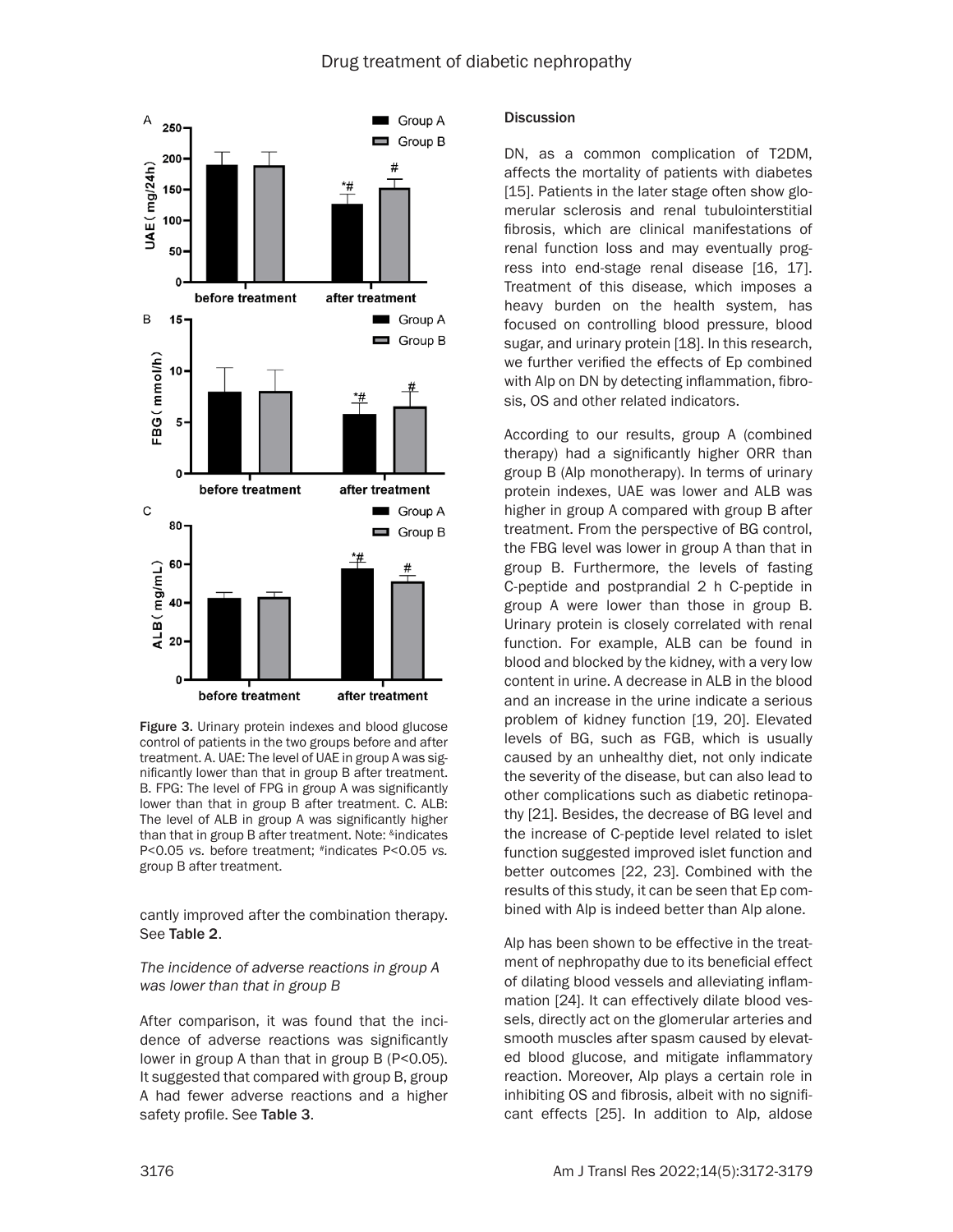

Figure 4. Changes of C-peptide levels of patients in the two groups before and after treatment. A. Fasting C-peptide: the level of fasting C-peptide in group A was significantly higher than that in group B after treatment. B. Postprandial 2 h C-peptide level: the level of postprandial 2 h C-peptide in group A was significantly higher than that in group B after treatment. Note: &indicates P<0.05 *vs.* before treatment; #indicates P<0.05 *vs.* group B after treatment.

| Table 2. Overall response rate of the two groups after treatment |  |  |
|------------------------------------------------------------------|--|--|
|------------------------------------------------------------------|--|--|

|                       | Group A $(n=80)$ | Group $B(n=40)$ | $x^2$                    |                          |
|-----------------------|------------------|-----------------|--------------------------|--------------------------|
| Markedly effective    | 52 (65.00)       | 22 (55.00)      | $\overline{\phantom{a}}$ | $\overline{\phantom{a}}$ |
| Effective             | 26 (32.50)       | 10 (25.00)      | $\overline{\phantom{a}}$ |                          |
| Ineffective           | 2(2.50)          | 8(20.00)        |                          |                          |
| Overall response rate | 78 (97.50)       | 32 (80.00)      | 10.29                    | 0.001                    |

Table 3. Incidence of adverse reactions in the two groups after treatment

|                                      | Group A<br>$(n=80)$ | Group B<br>$(n=40)$ | $x^2$       | P |
|--------------------------------------|---------------------|---------------------|-------------|---|
| Cough                                | 3(3.75)             | 4(10.00)            |             |   |
| Abnormal transaminase                | 0(0.00)             | 2(5.00)             | ۰           |   |
| Rash                                 | 0(0.00)             | 1(2.50)             |             | - |
| Gastrointestinal tract abnormalities | 1(1.25)             | 3(7.50)             |             |   |
| Incidence of adverse reactions       | 4(5.00)             | 10 (25.00)          | 10.35 0.001 |   |

reductase inhibitors such as Ep can also be used to treat DN [26, 27]. Evidence has shown that Ep can alleviate RF, with a significant influence on urinary protein indexes and BG and certain effects on inflammation and vasoconstriction [28]. The results of this study showed that patients in group A who received the combined treatment of Ep and Alp showed much better inflammatory response and OS response than those in group B, attributing to the combination of the dual benefits of the two drugs. Also, Ep can alleviate RF and better ease vasoconstriction. Therefore, combined with Alp, Ep can better inhibit the RF of DN. Taken together, Ep combined with Alp can better treat diabetes by significantly reducing RF, alleviating the degree of OS reaction, improving the level of

urinary protein, and inhibiting inflammation.

This study still has some limitations to be addressed. Due to limited conditions, we did not carry out urine tests but blood tests. Meanwhile, we failed to investigate whether the patients followed the doctor's advice or cooperated with the treatment, and whether they were satisfied with the treatment. These factors may affect the experimental results to some extent, so future treatment scheme can be improved in these regards. In future studies, we will try to improve the treatment plan while improving research conditions, so as to better understand the pathological mechanism of the disease and provide patients with better treatment experience.

To sum up, Ep combined with Alp has better curative effects on DN than Alp alone, and can alleviate RF, inflammation and OS, so the combined treatment is worthy of clinical promotion.

#### Acknowledgements

Cangzhou Science and Technology Support Plan Project (No. 183302091).

#### Disclosure of conflict of interest

None.

Address correspondence to: Yanan Zhou, Endocrinology and Diabetes Department, Cangzhou Central Hospital, No. 16 Xinhua West Road, Yunhe District, Cangzhou 061001, Hebei, China. Tel: +86-0317- 2075501; E-mail: zynnfma@163.com

#### References

[1] Sanyoura M, Philipson LH and Naylor R. Monogenic diabetes in children and adolescents: recognition and treatment options. Curr Diab Rep 2018; 18: 58.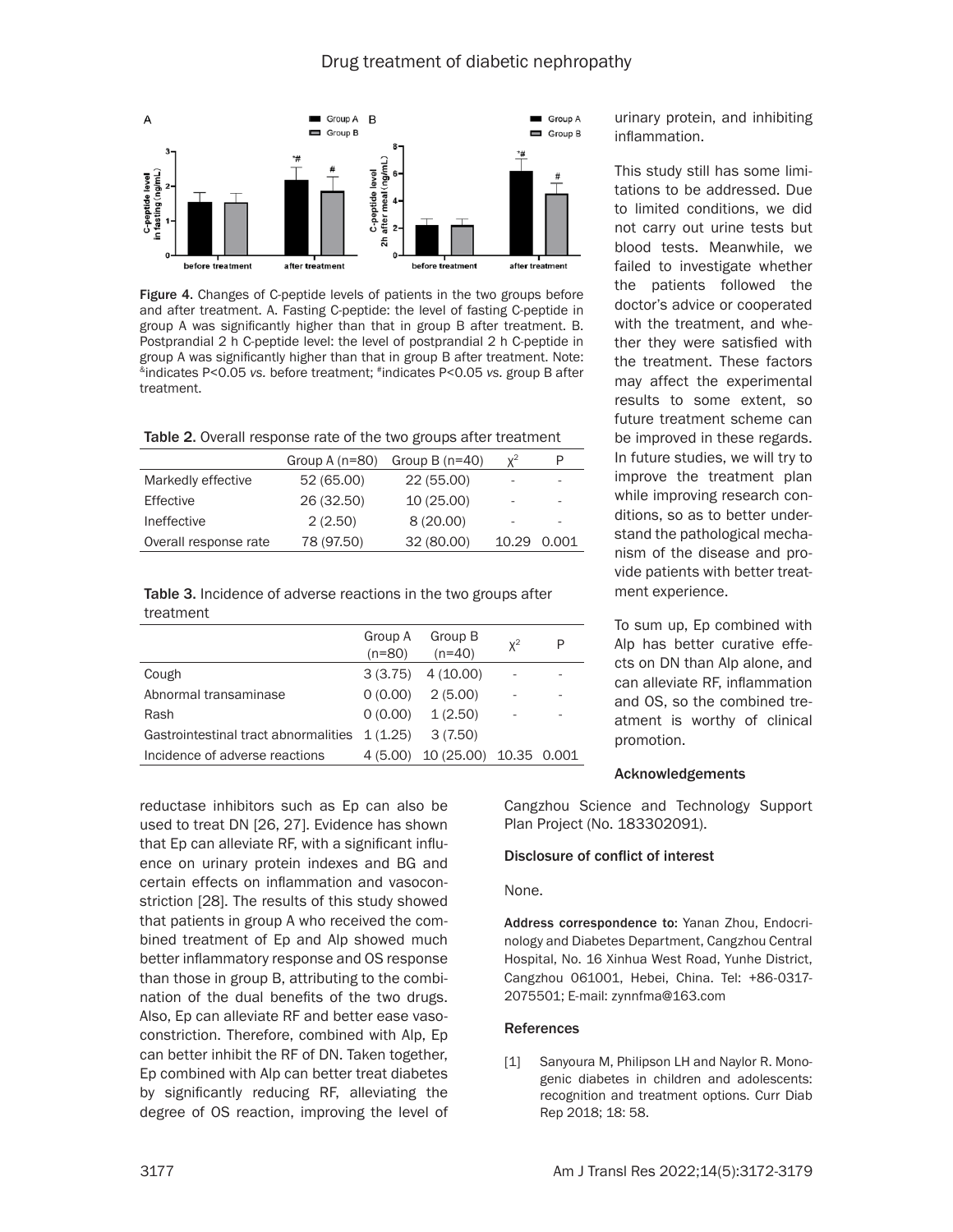- [2] Akinci B. Dapagliflozin and cardiovascular outcomes in type 2 diabetes. N Engl J Med 2019; 380: 1881.
- [3] Tong HV, Luu NK, Son HA, Hoan NV, Hung TT, Velavan TP and Toan NL. Adiponectin and proinflammatory cytokines are modulated in Vietnamese patients with type 2 diabetes mellitus. J Diabetes Investig 2017; 8: 295-305.
- [4] Yu L, Li Y, Du C, Zhao W, Zhang H, Yang Y, Sun A, Song X and Feng Z. Pattern recognition receptor-mediated chronic inflammation in the development and progression of obesity-related metabolic diseases. Mediators Inflamm 2019; 2019: 5271295.
- [5] Wang K, Liang Y, Su Y and Wang L. DhHP-6 ameliorates hepatic oxidative stress and insulin resistance in type 2 diabetes mellitus through the PI3K/AKT and AMPK pathway. Biochem J 2020; 477: 2363-2381.
- [6] American Diabetes A. Standards of medical care in diabetes--2014. Diabetes Care 2014; 37 Suppl 1: S14-80.
- [7] Dekkers CCJ, Gansevoort RT and Heerspink HJL. New diabetes therapies and diabetic kidney disease progression: the role of SGLT-2 Inhibitors. Curr Diab Rep 2018; 18: 27.
- [8] Pecoits-Filho R, Abensur H, Betonico CC, Machado AD, Parente EB, Queiroz M, Salles JE, Titan S and Vencio S. Interactions between kidney disease and diabetes: dangerous liaisons. Diabetol Metab Syndr 2016; 8: 50.
- [9] Yu T, Dong D, Guan J, Sun J, Guo M and Wang Q. Alprostadil attenuates LPS-induced cardiomyocyte injury by inhibiting the Wnt5a/JNK/ NF-kappaB pathway. Herz 2020; 45: 130-138.
- [10] Yan X, Li Y, Choi YH, Wang C, Piao Y, Ye J, Jiang J, Li L, Xu H, Cui Q, Yan G and Jin M. Protective effect and mechanism of alprostadil in acute respiratory distress syndrome induced by oleic acid in rats. Med Sci Monit 2018; 24: 7186- 7198.
- [11] Fei S, Li W, Xiang L, Xie X and Zhang L. Protective effect of alprostadil on acute pancreatitis in rats via inhibiting janus kinase 2 (JAK2)/ STAT3 signal transduction pathway. Med Sci Monit 2019; 25: 7694-7701.
- [12] Zhang W, Dai J, Zheng X, Xu K, Yang X, Shen L, Wang X, Hao Z, Qiu X, Jiang L, Shi H, Shen L and He B. Myocardial protective effect of intracoronary administration of nicorandil and alprostadil via targeted perfusion microcatheter in patients undergoing elective percutaneous coronary intervention: a randomized controlled trial. Medicine (Baltimore) 2021; 100: e25551.
- [13] Yang BB, Hong ZW, Zhang Z, Yu W, Song T, Zhu LL, Jiang HS, Chen GT, Chen Y and Dai YT. Epalrestat, an aldose reductase inhibitor, restores erectile function in streptozocin-induced

diabetic rats. Int J Impot Res 2019; 31: 97- 104.

- [14] Wang X, Lin H, Xu S, Jin Y and Zhang R. The clinical efficacy of epalrestat combined with alpha-lipoic acid in diabetic peripheral neuropathy: protocol for a systematic review and meta-analysis. Medicine (Baltimore) 2018; 97: e9828.
- [15] Bell S, Fletcher EH, Brady I, Looker HC, Levin D, Joss N, Traynor JP, Metcalfe W, Conway B, Livingstone S, Leese G, Philip S, Wild S, Halbesma N, Sattar N, Lindsay RS, McKnight J, Pearson D, Colhoun HM, Scottish Diabetes Research N and Scottish Renal R. End-stage renal disease and survival in people with diabetes: a national database linkage study. QJM 2015; 108: 127-134.
- [16] Alicic RZ, Rooney MT and Tuttle KR. Diabetic kidney disease: challenges, progress, and possibilities. Clin J Am Soc Nephrol 2017; 12: 2032-2045.
- [17] Rayego-Mateos S, Morgado-Pascual JL, Opazo-Rios L, Guerrero-Hue M, Garcia-Caballero C, Vazquez-Carballo C, Mas S, Sanz AB, Herencia C, Mezzano S, Gomez-Guerrero C, Moreno JA and Egido J. Pathogenic pathways and therapeutic approaches targeting inflammation in diabetic nephropathy. Int J Mol Sci 2020; 21: 3798.
- [18] Huang C, Zhang L, Shi Y, Yi H, Zhao Y, Chen J, Pollock CA and Chen XM. The KCa3.1 blocker TRAM34 reverses renal damage in a mouse model of established diabetic nephropathy. PLoS One 2018; 13: e0192800.
- [19] Tan HL, Yap JQ and Qian Q. Acute kidney injury: tubular markers and risk for chronic kidney disease and end-stage kidney failure. Blood Purif 2016; 41: 144-150.
- [20] Fu Y, Wu N and Zhao D. Function of NLRP3 in the pathogenesis and development of diabetic nephropathy. Med Sci Monit 2017; 23: 3878- 3884.
- [21] Jiang J, Zhao L, Lin L, Gui M, Aleteng Q, Wu B, Wang S, Pan B, Ling Y and Gao X. Postprandial blood glucose outweighs fasting blood glucose and HbA1c in screening coronary heart disease. Sci Rep 2017; 7: 14212.
- [22] Ismail HM, Evans-Molina C, DiMeglio LA, Becker DJ, Libman I, Sims EK, Boulware D, Herold KC, Rafkin L, Skyler J, Cleves MA, Palmer J and Sosenko JM; Type 1 Diabetes Trial Net and Diabetes Prevention Trial-Type-1 (DPT-1) Study Groups. Associations of HbA1c with the timing of C-peptide responses during the oral glucose tolerance test at the diagnosis of type 1 diabetes. Pediatr Diabetes 2019; 20: 408-413.
- [23] Sosenko JM, Geyer S, Skyler JS, Rafkin LE, Ismail HM, Libman IM, Liu YF, DiMeglio LA, Evans-Molina C and Palmer JP. The influence of